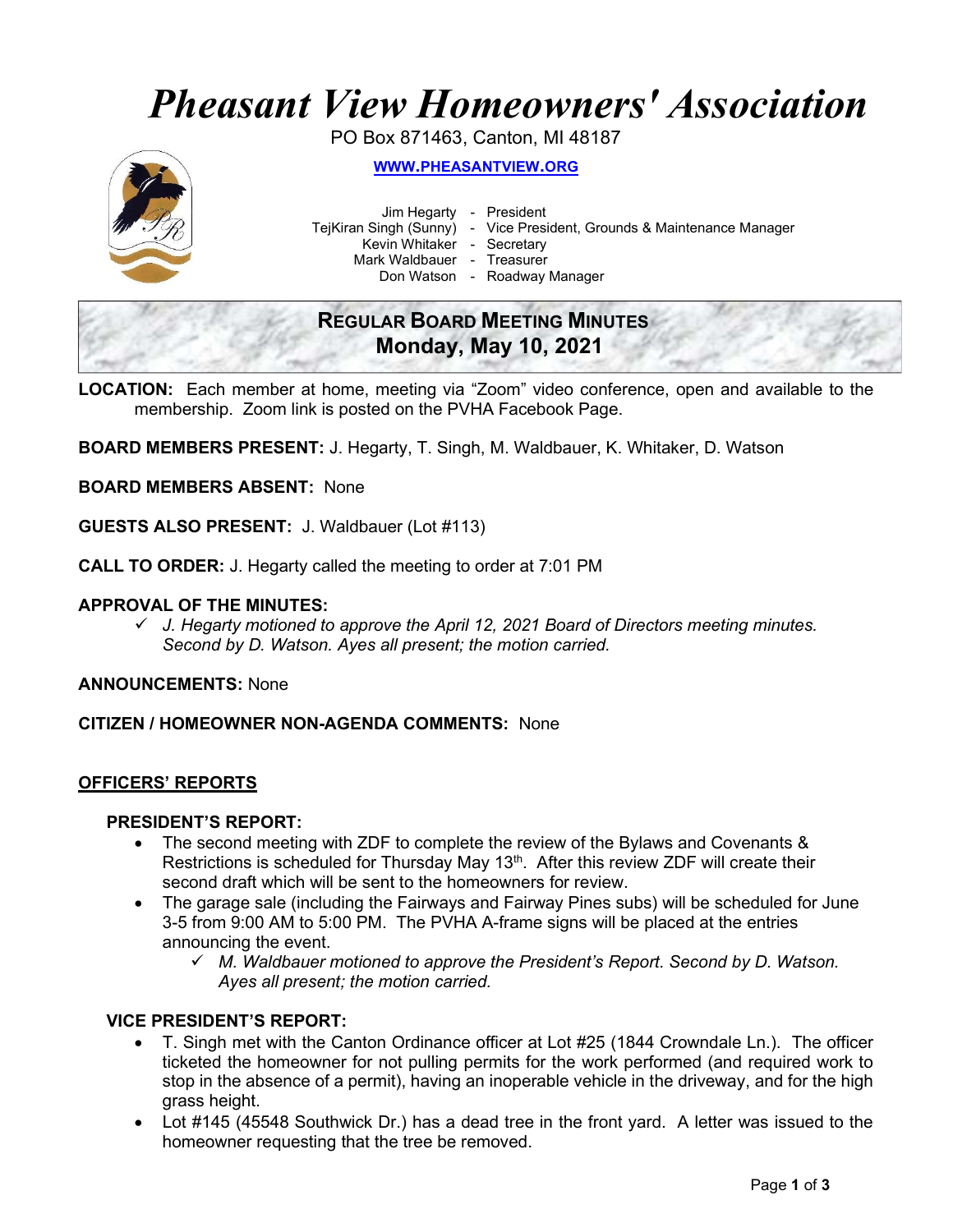- Lot #1 (Crowndale Ln.) has stored lumber in the PRRMA right-of-way (North Crowndale entrance). J. Hegarty has stopped by to visit the homeowner unsuccessfully to educate them on the violation and to make them aware that any external modifications must be approved by the ARC.
	- $\checkmark$  J. Hegarty motioned to approve the President's Report. Second by M. Waldbauer. Ayes all present; the motion carried.

## SECRETARY'S REPORT:

• Nothing to report.

## TREASURER'S REPORT:

- All but one homeowner has paid the 2021 Annual Assessments (161 out of 162 homes collected). The outstanding payment is associated with a house currently being sold. The closing was to have happened in April. No notification was received confirming that the closing took place. A final notice will be issued to the homeowner stating that if the assessment with the interest and late fees are not paid by May  $15<sup>th</sup>$ , the matter will be handed over to our collection agency.
	- $\checkmark$  D. Watson motioned to approve the Treasurer's Report. Second by T. Singh. Ayes all board members present; the motion carried.

#### DIRECTOR and COMMITTEE REPORTS

#### ROADWAY MANAGER'S REPORT:

- At the May PRRMA meeting, the PRRMA Board approved \$51K for the repair of the sidewalks in all three subdivisions. Pheasant View will receive \$16K for the repair of its sidewalks. The repairs will make the subdivision Canton ordinance compliant but will not address water pooling.
- A significant amount of roadwork will take place in PV this summer. The specific areas of focus and the project timing will be discussed in the June PRRMA meeting.
- PRRMA is evaluating the replacement of the entrance ground lighting (currently high-pressure sodium) for all three subs. LED lighting is being considered. This will provide a cost savings to PVHA but could provide a different look (different hue and brightness).
- The water meters have been reinstalled and Oakley has been notified to energize the subdivision irrigation system.

#### ARCHITECTURAL REVIEW COMMITTEE (ARC):

- The request to install an egress window at 2168 Stonebridge Way, Lot 47 was APPROVED.
- The request to modify the existing front yard walkway and porch at 1312 Crowndale Lane, Lot 152 was APPROVED.
- The request to replace the existing driveway and add a new section directly at the end of the driveway and remove the arborvitaes at 46020 Windridge Lane, Lot 20 was APPROVED.
- The request to replace the existing brick pavers with a stamped concrete patio at 1777 Stonebridge Way Court, Lot 111 was APPROVED.

#### SUBDIVISION COMMUNICATION COORDINATOR'S REPORT:

- The subdivision Garage Sale announcement was posted on Facebook by J. Waldbauer.
- T. Singh has requested that a Facebook / website reminder be posted emphasizing to homeowners that curb trees must be trimmed to 7 feet above the sidewalk to comply with the Canton ordinance.

#### OLD BUSINESS:

Nothing to report.